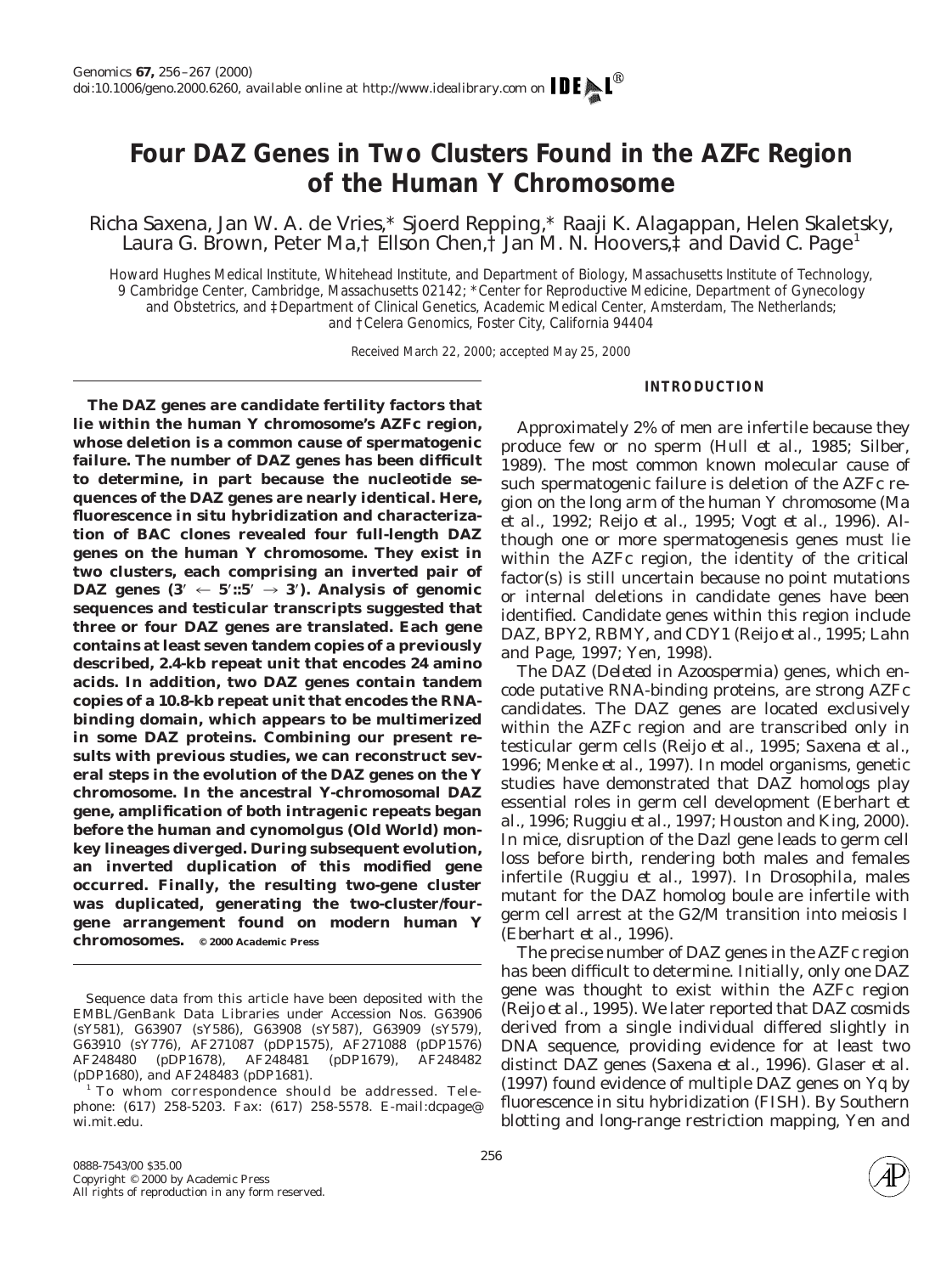colleagues obtained evidence of at least three *DAZ* genes on the Y chromosome (Yen *et al.,* 1997; Yen, 1998). Most recently, using fiber-FISH, Glaser *et al.* (1998) observed what they interpreted to be seven *DAZ* genes or pseudogenes on Yq.

How many of the *DAZ* genes on the Y chromosome are functional? Are some of them pseudogenes? Genes on Y chromosomes are often subject to degeneration during evolution (Ohno, 1967; Rice, 1994; Charlesworth, 1996). Repetitive gene families on the human Y chromosome may include both functional and corrupted gene copies. For example, *RBMY* is present in at least 10 copies throughout the Y chromosome, but only a few copies appear to be transcribed and functional (Elliott *et al.,* 1997). Similarly, the *TSPY* gene family on the human Y chromosome consists of a mixture of active and silent gene copies (Manz *et al.,* 1993). By analogy, one might anticipate that the Y-linked *DAZ* genes would include some transcriptionally active and some decayed family members. Yen and colleagues found a variety of *DAZ* transcripts in single individuals. These findings raise the possibility that multiple *DAZ* genes are expressed, but the transcripts could also have arisen by alternative splicing of a single gene (Yen *et al.,* 1997). If only one *DAZ* gene was shown to be expressed, then one might search that gene for point mutations in men with spermatogenic failure to identify a critical role in spermatogenesis. If multiple *DAZ* genes were expressed, it would be less likely that spermatogenic failure would be caused by *DAZ* point mutations.

We sought to build upon previous studies and to address several questions. Exactly how many *DAZ* genes with an intact genomic structure are present on human Y chromosomes? How many of these genes are transcribed and translated? How are the genes arranged, and how do they differ from each other? What can be inferred about the pathway by which the *DAZ* genes evolved on the human Y chromosome?

#### **MATERIALS AND METHODS**

*Cosmids.* We used three sequenced *DAZ* cosmids in these studies. Cosmid 18E8 (Saxena *et al.,* 1996) has an insert of 42,791 bp, corresponding to nucleotides 670 through 43,460 in the recently sequenced BAC RP11-290O3 (GenBank Accession No. AC010089). As shown in Fig. 1, cosmid 18E8 encompasses the 5' portions of two neighboring *DAZ* genes. Cosmid 63C9 (Saxena *et al.,* 1996; GenBank Accession No. AC000021) contains exons 2 through 11 and thus almost an entire *DAZ* gene. Cosmid 46A6 (Saxena *et al.,* 1996; GenBank Accession No. AC000022) derives from the 3' portion of *DAZ*; it contains exons 8 through 11 as well as 35 kb downstream of the gene.

*Fluorescence in situ hybridization.* One or two-color FISH was performed according to standard procedures (Redeker *et al.,* 1994). Probes were labeled with biotin or digoxigenin, hybridized to target DNA, and detected by avidin or anti-digoxigenin antibodies conjugated to fluorochromes Cy3 (red) or fluorescein (green).

Extended chromatin fibers from spermatozoa were prepared as described previously (Haaf and Ward, 1995) with minor modifications. Sperm were isolated by density centrifugation on a 70% Percoll gradient, washed twice in phosphate-buffered saline (PBS), resuspended in a 3:1 mixture of methanol: acetic acid to  $10^7$  sperm/ml, allowed to fix for 1 h at  $-20^{\circ}$ C, and dropped onto glass slides. After being blow-dried, slides were incubated in extraction solution (0.125% SDS, 0.2 M NaOH) for 5 min at 30°C. The solution was removed, and new extraction solution was pipetted onto one end of the slide and smeared out using a coverslip. This procedure was repeated using fixative (3:1 methanol:acetic acid). The slides were dehydrated and kept at room temperature prior to hybridization.

Extended chromatin fibers from lymphocytes were prepared using SDS/EDTA extraction (Fidlerova *et al.,* 1994).

*BACs. DAZ* BACs were isolated from human male genomic libraries prepared at the California Institute of Technology (Shizuya *et al.,* 1992). We probed high-density library filters (Research Genetics) using radiolabeled PCR products corresponding to *DAZ* STSs. A total of 16 *DAZ* BACs were identified. Three BACs (prefixed with CTA) derive from the DNA of one male donor. The remaining 13 BACs (prefixed with CTB) derive from a second, unrelated male donor. BAC DNA was isolated using alkaline lysis and column chromatography (Qiagen) using preheated elution buffer.

*Pulsed-field gel electrophoresis. DAZ* BACs were sized by pulsedfield gel electrophoresis in 1% agarose using a Bio-Rad CHEF DRII system. Electrophoresis was performed for 26 h at 15°C and 179 V with ramped switch times of 5 to 20 s. Estimated BAC sizes (including vector sequences) were as follows: CTA-50D17, 240 kb; CTA-132B16, 122 kb; CTA-148I14, 110 kb; CTB-235I11, 165 kb; CTB-263M7, 130 kb; CTB-293A20, 170 kb; CTB-315F14,140 kb; CTB-327P21, 130 kb; CTB-352E14, 200 kb; CTB-374C1, 100 kb; CTB-387E18, 138 kb; CTB-415B11, 160 kb; CTB-482K23, 175 kb; CTB-492O16, 200 kb; CTB-530K16, 150 kb; and CTB-546E5, 135 kb.

For Southern analysis of *DAZ* genes, restriction-digested BACs were subjected to electrophoresis for 11 h at 14°C and 200 V with ramped switch times of 1 to 6 s. This separated restriction fragments ranging in size from 5 to 75 kb.

*Southern blotting.* Following agarose gel electrophoresis, restriction-digested BAC and cosmid DNAs were transferred onto Gene-Screen Plus (NEN) membranes and hybridized with radiolabeled *DAZ* PCR products or plasmid insert (pDP1649; 2.4-kb insert from the *DAZ* genomic locus). Probes were labeled with [32P]dCTP by random priming. Hybridization was carried out at 65°C in 0.5 M NaPO<sub>4</sub> (pH 7.5), 7% SDS. Membranes were subsequently washed at  $65^{\circ}\mathrm{C}$  in  $0.1\times$  SSC,  $0.1\%$  SDS three times for 20 min each.

*Detection of sequence family variants (SFVs) that distinguish between DAZ genes.* PCR amplification was performed in  $20-\mu l$  volumes of 1.5 mM  $MgCl<sub>2</sub>$ , 5 mM NH<sub>4</sub>Cl, 10 mM Tris (pH 8.3), 50 mM KCl, 100  $\mu$ M dNTPs, with 1 U *Taq* DNA polymerase and a 1  $\mu$ M concentration of each primer. PCR primers and conditions have been deposited with GenBank under the following accession numbers: sY581, G63906; sY586, G63907; sY587, G63908; sY579, G63909; and sY776, G63910. To detect SFVs at sY581, sY586, and sY587, PCR products were digested with restriction enzymes as listed in Table 1.

*cDNA cloning and sequencing. DAZ* cDNA clones were identified by screening a library (HL1161X, Clontech) prepared from testes of four men; the screening methods were described previously (Reijo *et*  $al.$ , 1995).  $\lambda$  phage cDNA clones were converted into pDR plasmids (pDP1575, pDP1576, pDP1678, pDP1679), or their inserts were PCR amplified and subcloned into pBluescript plasmids (pDP1680 and pDP1681, with overlapping inserts together representing a single isolate from the cDNA library).

Because of lengthy tandem repeats, *DAZ* cDNA clones were not amenable to nucleotide sequencing by conventional methods. Instead, we sequenced from transposon inserts into cDNA subclones (Devine *et al.,* 1997). Briefly, for cDNA clones pDP1575, pDP1678, pDP1679, and pDP1680, a library of recombinant plasmids carrying transposon insertions was prepared using a Primer Island Transposition Kit (PE Applied Biosystems) *in vitro.* The transposition reaction was terminated by adding freshly prepared stop buffer (0.25 M EDTA, 1% SDS, 5 mg/ml proteinase K) and incubating at 65°C for 30 min. Excess reagents were removed by precipitating the products with isopropanol solution (25  $\mu$ l water, 25  $\mu$ l of 7.5 M ammonium acetate, 75  $\mu$ l isopropanol) and washing with 70% ethanol.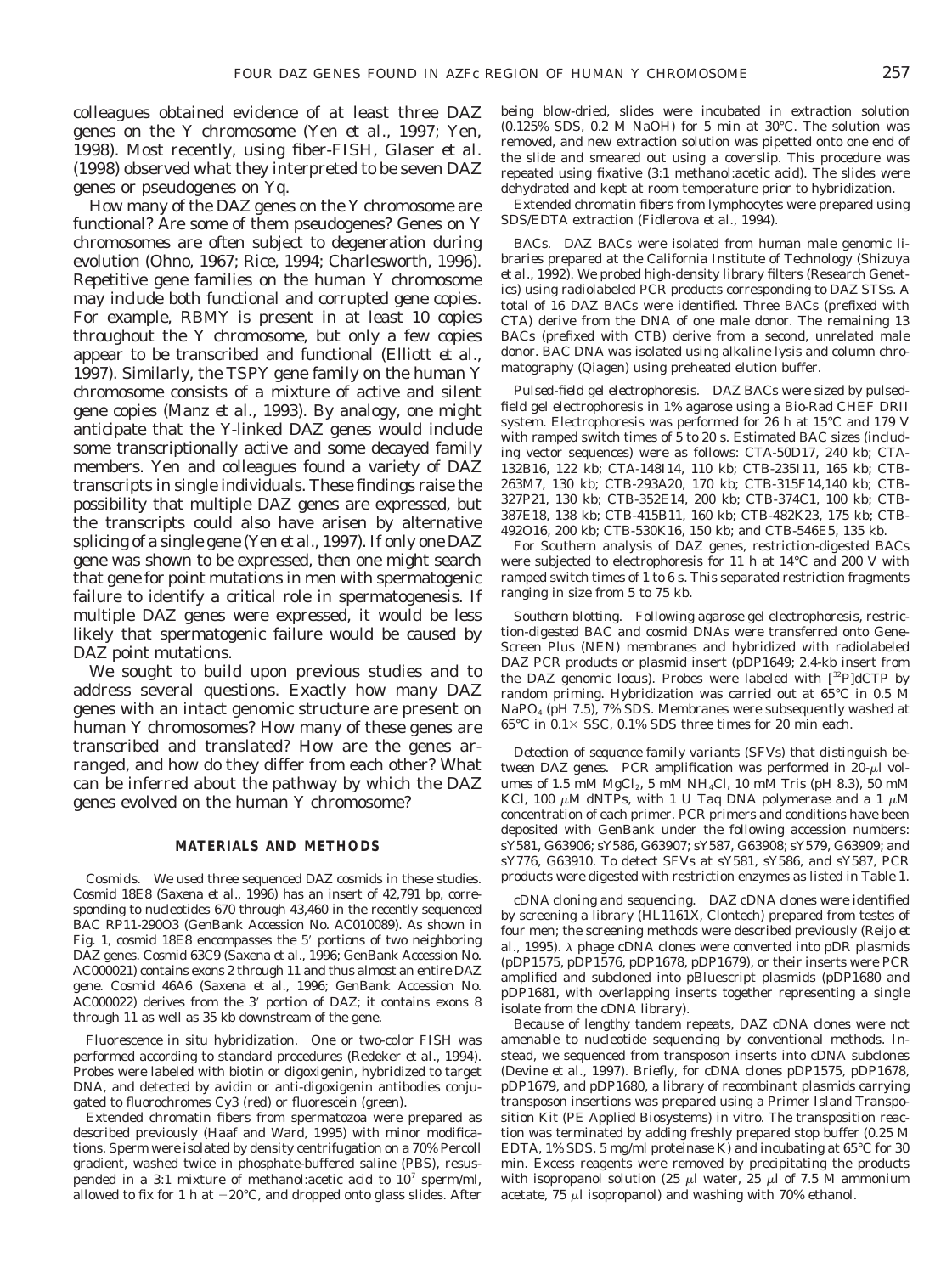

**FIG. 1.** Schematic diagram of inverted duplication in cosmid 18E8. *DAZ* exons are shown at the top. A small nonduplicated segment containing a 1.9-kb THE element and STS marker sY579 is located between the arms of the duplication. *Eag*I (E) and *Mlu*I (M) restriction sites are shown.

The resulting plasmid DNAs were electroporated (Gene Pulser; Bio-Rad) into DH10B *Escherichia coli* cells (Life Technology) at a setting of 25  $\mu$ F, 200 ohm, 2.5 V. Subsequent sample preparation and DNA sequencing were carried out as described (Chen *et al.,* 1996), employing primers PIP (3'-CAGGACATTGGATGCTGAGAATTCG-5') and PIM (3'-CAGGAGCCGTCTATCCTGCTTGC-5') with BigDye (PE Applied Biosystems) terminator chemistry. Sequence data were assembled using *Phred/Phrap* and edited using *Consed* (http://www.phrap.org).

#### **RESULTS**

### *Two Clusters, Each Containing an Inverted Pair of DAZ Genes*

Previously, we reported the partial sequence of 5<sup>'</sup> DAZ cosmid 18E8, which together with cosmids 63C9 and 46A6 provided the composite sequence of a *DAZ* transcription unit (Saxena *et al.,* 1996). Further sequencing and mapping of cosmid 18E8 revealed a nearly perfect inverted duplication comprising most of the cosmid's insert (Fig. 1). One arm of the inverted sequence contains *DAZ* exons 1 through 7d. The other arm, which extends to the cosmid's cloning site, contains a second copy of exon 1 (and part of intron 1) in reverse orientation. A nonduplicated segment of 2.1 kb (including a THE element) lies between the inverted repeats.

This sequencing of cosmid 18E8 suggested that at least one inverted pair of *DAZ* genes might exist on the Y chromosome. We corroborated and extended this model through FISH analysis. We hybridized *DAZ* cosmid probes to human male chromatin in three different states of condensation: (1) in interphase fibroblast nuclei, (2) in extended chromatin fibers from spermatozoa, and (3) in fully extended chromatin fibers from lymphocytes. In all three cases we replicated our findings using samples from multiple, unrelated men.

Representative results of hybridizing *DAZ* cosmids to interphase fibroblast nuclei are shown in Figs. 2A and 2B. Cosmid 18E8 (5' *DAZ*) generated two signals in 75% of the nuclei examined (Fig. 2A). In the remain-

ing nuclei (25%), one signal was observed, likely from the superimposition of the two signals. By contrast, 3' *DAZ* cosmid 46A6 (Fig. 2B) produced four signals in 41% of nuclei examined, with the remaining nuclei exhibiting three signals (28%), two signals (24%), or one signal (7%). Superimposition of signals may account for the nuclei exhibiting three or fewer signals. These findings suggested (1) that there are four *DAZ* genes on the Y chromosome and  $(2)$  that the  $5'$  ends of the *DAZ* genes (two FISH signals) are in closer proximity than their 3' ends (up to four FISH signals), consistent with head-to-head *DAZ* gene duplication  $(3' \leftarrow 5'::5' \rightarrow 3').$ 

To achieve higher resolution, we hybridized *DAZ* cosmids to extended chromatin fibers from spermatozoa. There, two-color FISH with *DAZ* cosmids 63C9 and 46A6 revealed two large signal clusters (Fig. 2C). Within each cluster, the 46A6 signal (3' *DAZ;* green) overlaps the outer ends of the 63C9 signal (central portion of *DAZ;* red), as expected if two head-to-head *DAZ* genes are present in each cluster. We repeated these studies on six other unrelated men, in each case observing the same pattern of two clusters, with evidence of 3'  $\leftarrow$  5'::5'  $\rightarrow$  3' orientation within each cluster.

To examine the orientation of *DAZ* genes within a cluster in detail, we performed two-color FISH on extended chromatin fibers from lymphocytes of two unrelated men. We consistently observed evidence that each cluster contained two *DAZ* genes in head-to-head orientation (Figs. 2D and 2E). For example, Fig. 2D shows two separate 46A6 signals (39 *DAZ;* green) flanking one continuous 18E8 signal (5<sup>'</sup> DAZ; red). Similarly, Fig. 2E shows 46A6 signals (3' DAZ; red) overlapping the outer ends of two long 63C9 signals (central portion of *DAZ;* green).

Taken together, our FISH studies suggested that human Y chromosomes carry two *DAZ* clusters, each containing two *DAZ* genes in  $3' \leftarrow 5'::5' \rightarrow 3'$  orientation.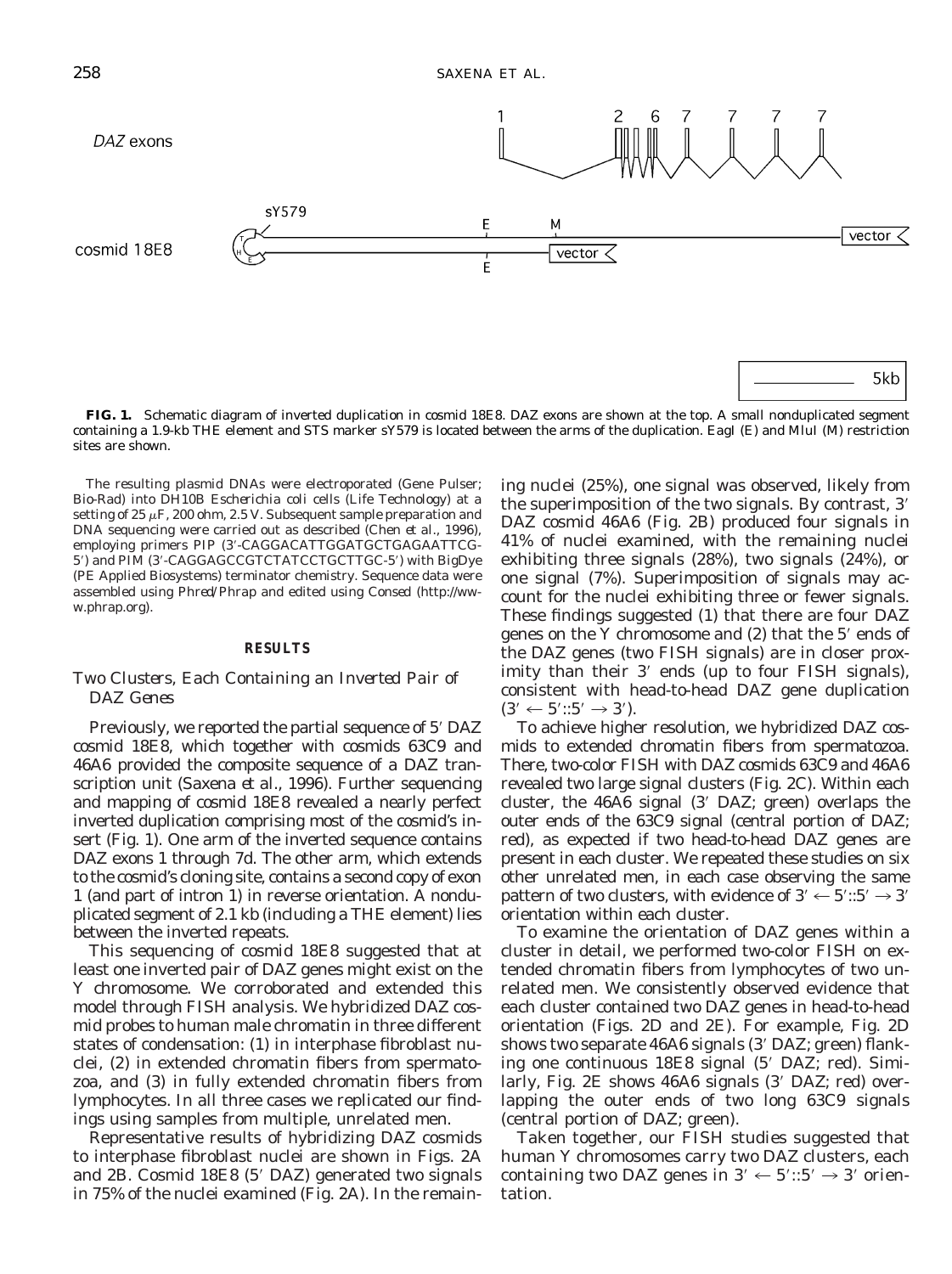

**FIG. 2.** FISH analysis of human Y chromosomes using *DAZ* cosmid probes. (A) Cosmid 18E8 (containing 5' portions of two *DAZ* genes; Fig. 1) and (**B**) cosmid 46A6 (3' portion of *DAZ*) on interphase nuclei from human fibroblasts. (**C**) Two-color FISH with cosmids 63C9 (containing all but exon 1; red) and 46A6 (green) on extended chromatin fibers from spermatozoa. (**D**) Cosmids 18E8 (red) and 46A6 (green) or (**E**) 63C9 (green) and 46A6 (red) in two-color FISH on extended chromatin fibers from lymphocytes.

# *Sequence Family Variants That Distinguish between DAZ1, DAZ2, DAZ3, and DAZ4*

To scrutinize the hypothesis of four *DAZ* genes in two clusters, and to compare the genes in detail, we used *DAZ* probes to screen human male BAC libraries providing an estimated four- to fivefold coverage of the Y chromosome. We identified and characterized 16 *DAZ* BAC clones. A physical map of the four *DAZ* genes based on studies of these BAC clones is presented in Fig. 3. We will now describe the analyses that enabled us to construct this physical map.

Our previous studies of *DAZ* cosmids revealed that the *DAZ* genes are  $>99.9\%$  identical in DNA sequence (Saxena *et al.,* 1996). These previous studies had also identified a handful of single nucleotide variants that might be useful, we reasoned, in distinguishing among the *DAZ* genes. We developed PCR/restriction-digestion assays to type the BACs for these single nucleotide variants. Typing of the 16 BACs for three sequence variants (sY581/*Sau*3A, sY586/*Taq*I, and sY587/*Dra*I) revealed four distinct *DAZ* gene signatures—*DAZ1, DAZ2, DAZ3,* and *DAZ4* (see Table 1 and Fig. 4 for details). Nine of the 16 BACs exhibited a single signature—*DAZ1, DAZ2, DAZ3,* or *DAZ4*—consistent with each carrying a single *DAZ* gene.

The seven other BACs exhibited two signatures each—either *DAZ1* plus *DAZ2* or *DAZ3* plus *DAZ4.* We hypothesized that each of these seven BACs contained portions or all of two *DAZ* genes in a head-to-head orientation like that found in cosmid 18E8. Several pieces of evidence corroborated this interpretation. Each of the two-signature BACs contained sY579, an STS located between the 5' ends of the inverted *DAZ* genes found in cosmid 18E8 (Fig. 1). Similarly, restriction digestion and pulsed-field gel electrophoresis of these seven BACs revealed that each contained an *Eag*I fragment of 20 kb (data not shown), as also seen in the 5' cosmid 18E8 (Fig. 1). The apparent pairing of *DAZ1* with *DAZ2* (in BAC CTB-235I11), and of *DAZ3* with *DAZ4* (in six independent BAC clones), suggested the precise composition of the two *DAZ* clusters visualized by FISH. *DAZ1* or *DAZ2* was never seen in the same BAC clone as *DAZ3* or *DAZ4,* consistent with the *DAZ1/2* and *DAZ3/4* clusters being too far apart for both clusters to be captured within a BAC insert.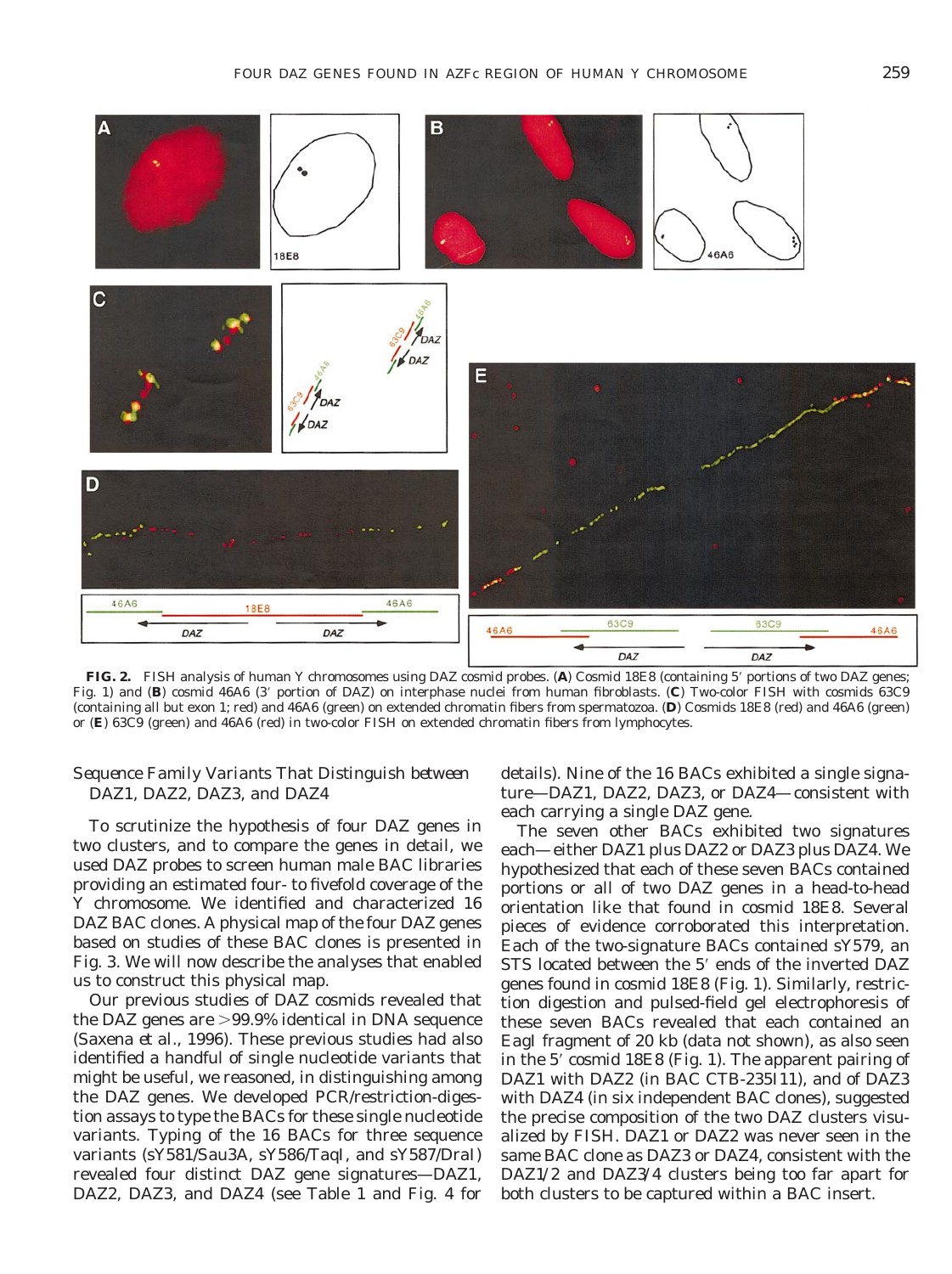

**FIG. 3.** Genomic organization of four *DAZ* genes in two clusters as inferred from analysis of BAC and cosmid clones. Oversized arrows indicate the direction of transcription of the *DAZ* genes; restriction sites: B, *Bam*HI; P, *Pme*I; M, *Mlu*I; X, *Xho*I; E, *Eag*I. Shown above the arrows are sequence family variants (SFVs; Table 1) that distinguish between *DAZ* genes; e.g., "sY586C" indicates that a C is present at the variable nucleotide position in sY586. The position of STS sY579 is also shown. Below the arrows, *DAZ* exons are numbered. BACs prefixed with CTA derive from a different male donor than BACs prefixed with CTB. In *DAZ2* BACs, the precise number of 2.4-kb repeats bearing an *Mlu*I site is not known; the number shown is our estimate. The small slashes on the *DAZ3*-containing CTA BACs (CTA-50D17 and CTA-132B16) indicate that they contain two more 2.4-kb repeats (two more copies of exon 7) than the *DAZ3*-containing CTB BACs.

# *Intact Coding Sequences in DAZ1, DAZ2, DAZ3, and DAZ4*

introns. Having identified BACs corresponding to each of the four *DAZ* genes, we then compared the genes' coding regions at the nucleotide level. For each of the four genes, we sequenced exons 1 through  $7a$  (the  $5'$ -

The single nucleotide variants that we had used to distinguish among the *DAZ* genes were all located in

**TABLE 1**

| STS marker                                | PCR product<br>size (bp) | Restriction<br>endonuclease | Fragment sizes (bp) after restriction digests |                        |                        |                        |
|-------------------------------------------|--------------------------|-----------------------------|-----------------------------------------------|------------------------|------------------------|------------------------|
|                                           |                          |                             | DAZ1                                          | DAZ2                   | DAZ3                   | DAZ4                   |
| $sY581$ (intron 3)                        | 252                      | Sau3A                       | 189.63                                        | 130, 59, 63            | 130, 59, 63            | 189.63                 |
| $sY586$ (intron 6)<br>$sY587$ (intron 10) | 301<br>270               | TaqI<br>DraI                | 184.117<br>122, 73, 49, 26                    | 301<br>122, 73, 49, 26 | 184.117<br>195, 49, 26 | 184.117<br>195, 49, 26 |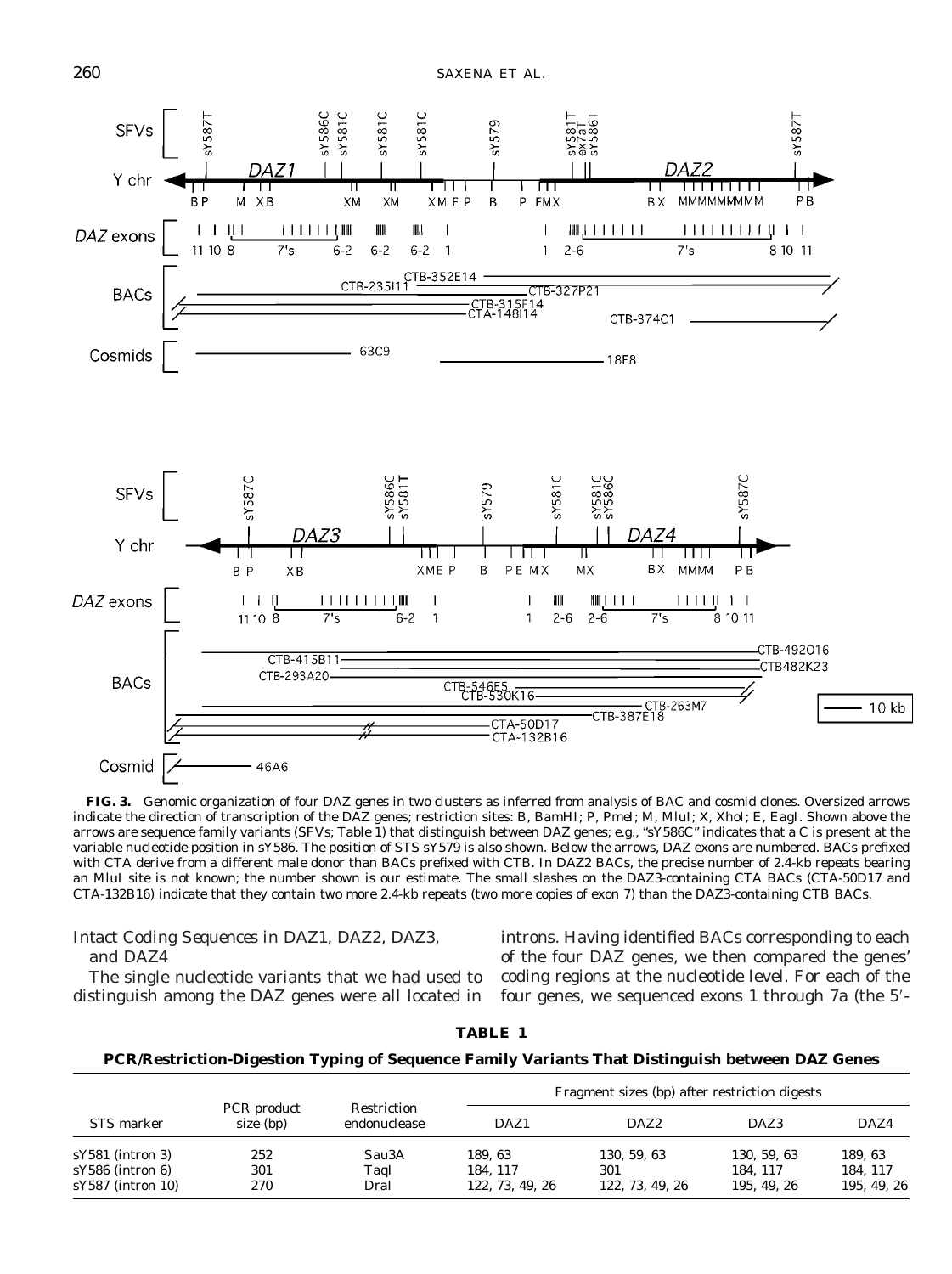**BAC** clones



**FIG. 4.** Sequence family variants in *DAZ* BAC clones scored by PCR/restriction-digestion analysis. Assays listed along the left are described in Table 1; positions of SFVs within *DAZ* genes are shown in Fig. 3. Along the right are listed fragment sizes (in bp) and *DAZ* genes giving rise to each fragment. sY579 maps between the 5' ends of inverted *DAZ* genes (Fig. 1). Listed at the bottom of each lane is the *DAZ* gene(s) present in that BAC clone; †Only a portion of the indicated *DAZ* gene is present in that BAC.

most copy of exon 7; Saxena *et al.,* 1996) and exons 8 through 11, using BACs as sources of sequencing templates. As judged by this limited genomic sequence analysis, the coding regions of all four genes appeared to be intact, with no evidence of frameshift or nonsense mutations in *DAZ1, DAZ2, DAZ3,* or *DAZ4.* Indeed, we observed only one coding sequence difference among the *DAZ* genes: a silent C-to-T transition in exon 7a in *DAZ2.*

## *Tandem Amplification of a 10.8-kb Unit within DAZ1 and DAZ4*

We then compared the four *DAZ* genes at the structural level by additional restriction mapping of their respective BACs. Conventional and pulsed-field Southern blotting of BAC DNAs enabled us to identify restriction fragments of particular interest. Hybridization probes employed in these studies included PCR products and synthetic oligonucleotides corresponding to specific exons, as well as plasmid subclones of portions of the genes. The resulting maps and inferred arrangements of exons are summarized in Fig. 3,

where, in the interest of clarity, only selected restriction sites are shown.

This restriction mapping/Southern blot analysis of *DAZ* BACs yielded several insights. First, the four *DAZ* genes differ in size, as revealed most directly by pulsed-field gels following digestion with *Pme*I, which cuts near the  $5'$  and  $3'$  ends of all four genes. The approximate sizes of the genes are as follows: *DAZ1,* 65 kb; *DAZ2,* 70 kb; *DAZ3,* 50 kb; and *DAZ4,* 55 kb.

Our analysis of *DAZ* BACs also revealed that, in the central portions of all four genes, there are tandem arrays of a previously identified 2.4-kb unit. Previous sequencing of *DAZ1* cosmid 63C9 (Saxena *et al.,* 1996) had identified this genomic repeat and revealed that it contains a 72-bp exon (exon 7) encoding a 24-aminoacid segment that is tandemly amplified within predicted DAZ proteins (Reijo *et al.,* 1995; Yen *et al.,* 1997). As shown in Fig. 5A, hybridization of a 2.4-kb repeat probe to restriction-digested BAC DNAs revealed a set of large fragments—similar to those seen in cosmid 63C9—in each of the four genes. These and other Southern blot analyses of *DAZ* BACs indicated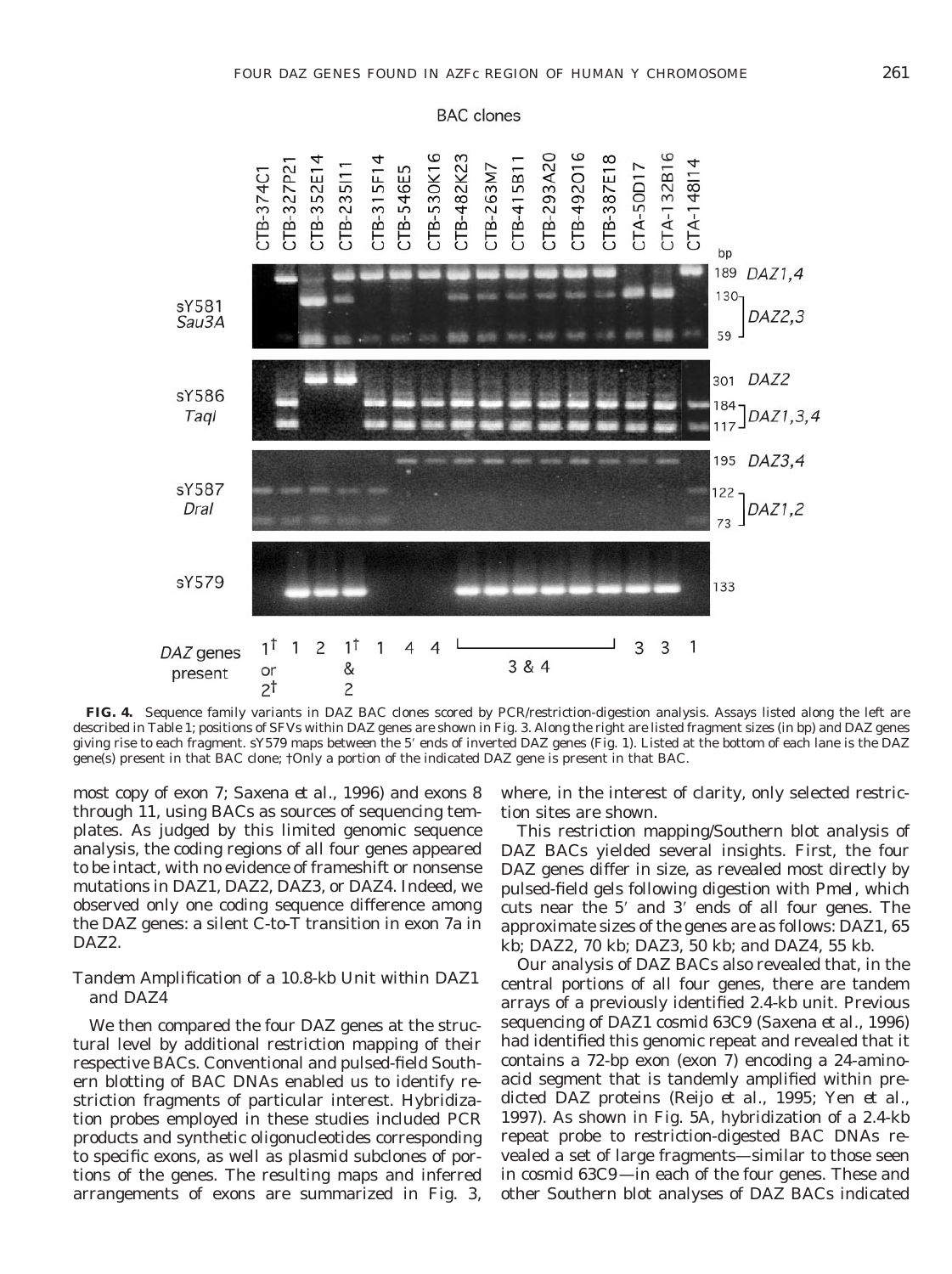

**FIG. 5.** Tandem repeats of 2.4- and 10.8-kb units in *DAZ* genes. (**A**) Southern hybridization of 2.4-kb repeat probe pDP1649 to *Taq*I-digested *DAZ* BAC and cosmid DNAs. Along the right are listed the *DAZ* genes giving rise to each fragment. Listed at the bottom of each lane is the *DAZ* gene(s) present in that BAC or cosmid clone; †only a portion of the indicated *DAZ* gene is present. Like cosmid 63C9, which has eight tandem 2.4-kb repeats interrupted by a LINE element (Saxena *et al.,* 1996), all *DAZ*-containing BACs display multiple large hybridizing fragments. (**B**) Southern hybridization of a PCR fragment spanning *DAZ* exons 2 and 3 to *Mlu*I-digested *DAZ* BAC DNAs. (**C**) Schematic diagram of 5' portions of *DAZ1* and *DAZ2* genes, with, respectively, three tandem copies or one copy of the 10.8-kb repeat (large open arrow). The 2.4-kb repeats are shown as smaller open arrowheads. Exons and pseudoexons  $(\psi)$  are indicated above the repeats; restriction sites (M, *Mlu*I; X, *Xho*I) and positions of STS markers sY152 and sY776 (which detects the junction between tandem 10.8-kb repeats) are shown at the bottom.

that the 2.4-kb unit is tandemly amplified in all four genes. As summarized in Fig. 3, all four *DAZ* genes appear to contain many copies of exon 7.

Finally, our analysis of *DAZ* BAC clones revealed a second tandemly amplified segment within *DAZ* genes: a 10.8-kb unit that is triplicated in *DAZ1* and duplicated in *DAZ4,* as summarized in Fig. 5C. Nucleotide sequence analysis of *DAZ* cosmids previously revealed only two *Mlu*I restriction sites within a composite *DAZ* transcription unit—one site in intron 1 and another site in one copy of exon 7 (Saxena *et al.,* 1996). We hybridized a genomic probe encompassing exons 2 and

3 to pulsed-field Southern blots of *Mlu*I-digested BAC DNAs, expecting to observe one hybridizing fragment per gene. Indeed, as shown in Fig. 5B, we observed a single hybridizing fragment in BACs containing either *DAZ2* (BAC CTB-352E14) or *DAZ3* (BAC CTA-132B16). However, we observed three or two hybridizing *Mlu*I fragments in BACs containing *DAZ1* (BACs CTA-148I14 and CTB-327P21) or *DAZ4* (BAC CTB-546E5), respectively. These results suggested that *DAZ1* and *DAZ4* contained, respectively, three and two copies of exons 2 and 3. Additional Southern blot studies of BAC DNAs revealed that exons 4–6 are also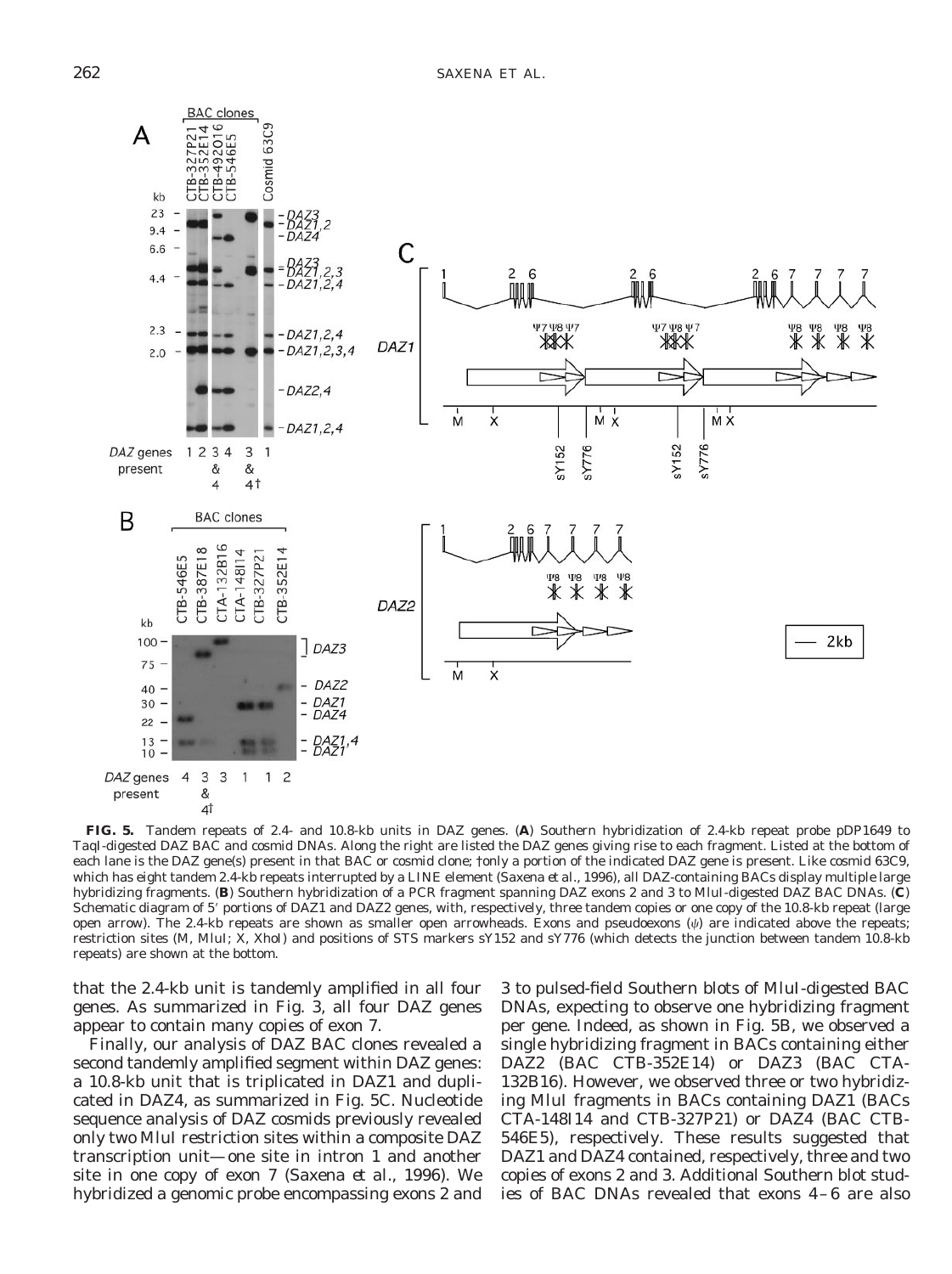

**FIG. 6.** Predicted human DAZL (autosomal) and DAZ (Y-linked) proteins. Large arrow: 165-amino-acid unit encompassing 82-amino-acid RRM. Smaller arrowheads: 24-amino-acid units labeled according to the nomenclature of Yen *et al.* (1997). The C-terminal portion (open rectangle) of the DAZL protein has no similarity to the C-terminal portions of the DAZ proteins.

present three times in *DAZ1* and twice in *DAZ4* (data not shown). These findings were corroborated and extended by nucleotide sequence analysis of *DAZ1* BAC CTA-148I14 (GenBank Accession No. AF164343; D. Schwartz and colleagues, Madison, pers. comm. Aug. 1999), which revealed a tandem triplication of a 10.8-kb genomic unit encompassing exons 2 through 6.

In 1992, Vollrath *et al.* (1992) identified sY152, an STS mapping to deletion interval 6D. This STS was subsequently shown to be deleted in infertile men with *AZFc*/*DAZ* deletions (Reijo *et al.,* 1995). However, Kent-First *et al.* (1999) concluded recently (1) that sY152 is located proximal to both *AZFc* and the *DAZ* gene cluster and (2) that sY152 defines a novel region (which they have referred to as "*AZFd*") whose deletion causes spermatogenic failure. We find, as depicted in Fig. 5C, that sY152 is located within the 10.8-kb repeats in the *DAZ1* and *DAZ4* genes. These findings confirm that sY152 is an *AZFc*/*DAZ* marker, contradicting the conclusions of Kent-First and colleagues.

#### *Expression of Three or Four DAZ Genes in the Testis*

As described above, our analysis of *DAZ* genomic sequences suggested that the coding sequences of all four *DAZ* genes were intact. However, genomic sequencing alone could not reveal whether each of the four genes was transcribed *in vivo.* To examine this question, we sequenced a variety of *DAZ* cDNA clones and sought to assign them to individual *DAZ* genes.

We first isolated 17 *DAZ* cDNA clones from a human testis cDNA library made from RNAs pooled from four individuals. We selected the five longest clones and sequenced them in their entirety. Sequencing of *DAZ* cDNA clones is difficult because of lengthy tandem repeats within the coding regions, and few if any *DAZ* cDNA clones had been fully and accurately sequenced in previous studies (see discussion in Yen *et al.,* 1997). To circumvent these difficulties, we inserted transposons into the cDNA clones, thereby introducing unique priming sites for sequencing. Three of the five sequenced cDNA clones appeared to be full length, containing a complete, intact *DAZ* open reading frame. By comparing cDNA and genomic sequences, we were able to assign the first of the full-length cDNA clones to *DAZ2,* the second to *DAZ3,* and the third to *DAZ4* or *DAZ1.*

This nucleotide sequence analysis allowed us to predict the primary structures of the DAZ proteins, which are depicted schematically, together with the autosomally encoded DAZL protein (Saxena *et al.,* 1996), in Fig. 6. The 24-amino-acid units that are tandemly repeated in DAZ proteins show some variability in sequence, as recognized previously (Reijo *et al.,* 1995; Yen *et al.,* 1997). To denote the distinct forms of the 24-amino-acid repeat (encoded by distinct forms of exon 7), we employ the nomenclature (types "A, B, C, D, E, F, X, Y, Z") suggested by Yen *et al.* (1997) (Fig. 6).

Two features of the first full-length cDNA clone (pDP1678) enabled us to assign it to *DAZ2.* In this  $cDNA$  clone, the 5'-most copy of exon 7 (the first 72nucleotide repeat) is of type "A". In the *DAZ2* genomic locus, the  $5'$ -most copy of exon  $7$  (within a 2.4-kb) genomic repeat) is also type A. We have found no A-type copies of exon 7 anywhere in the *DAZ1, DAZ3,* or *DAZ4* genomic loci. Second, the *DAZ2* cDNA clone contained seven tandem "Y"-type copies of exon 7. At the genomic level, each Y-type 2.4-kb repeat contains a single *Mlu*I site. An array of appropriately spaced *Mlu*I sites is found in the *DAZ2* genomic locus (Fig. 3). The *DAZ2* cDNA sequence reported here is predicted to encode a 559-amino-acid protein with a molecular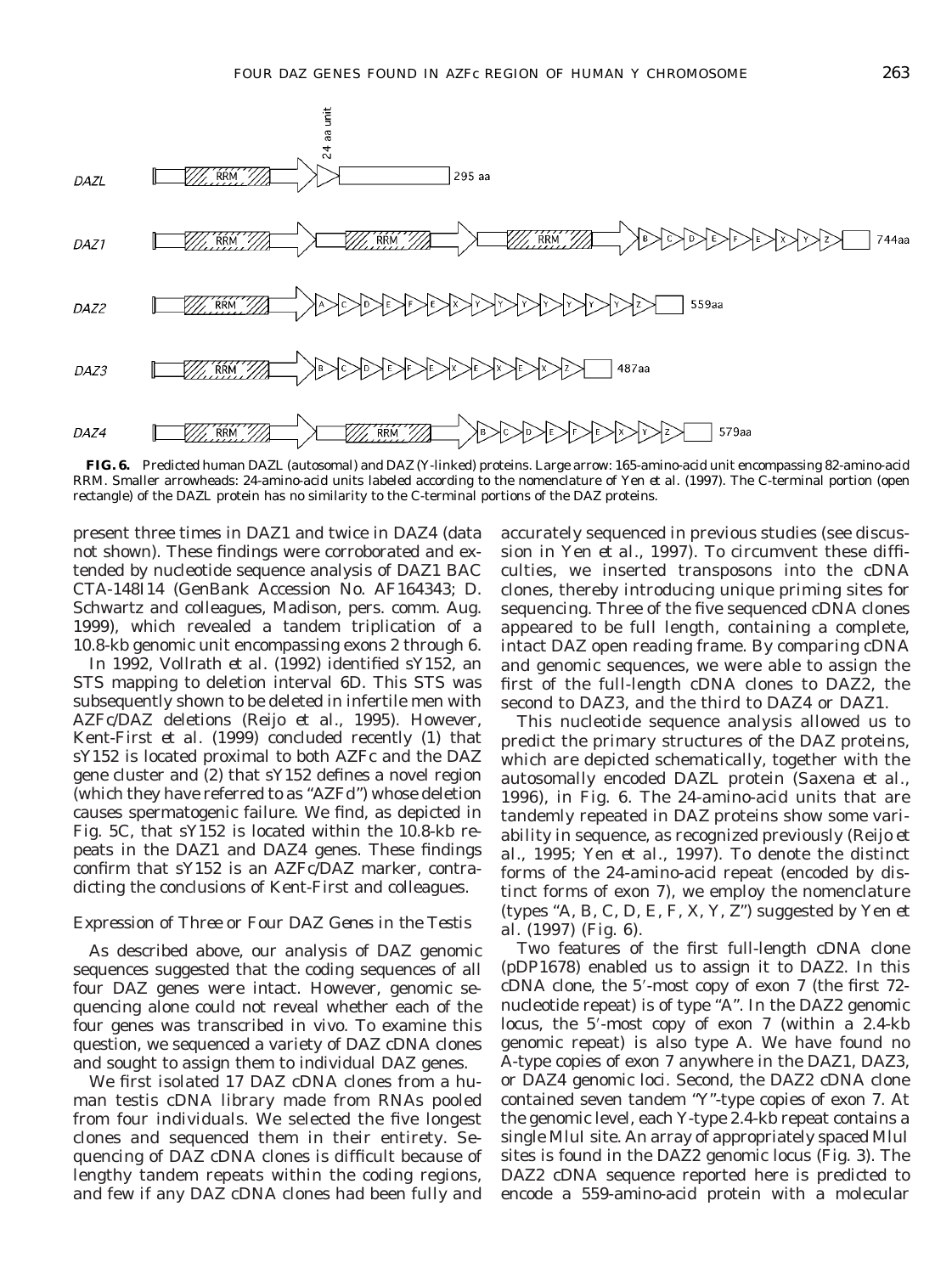weight of 63K. Two previously reported cDNA clones clone pDP1577 described by Reijo *et al.* (1995) and clone E3 described by Yen *et al.* (1997)—also appear to derive from *DAZ2.*

We assigned the second full-length cDNA clone (pDP1679) to *DAZ3* based on the absence of Y-type copies of exon 7. At the genomic level, one or more Y-type 2.4-kb repeats are present in *DAZ1, DAZ2,* and *DAZ4,* but not in *DAZ3* (Fig. 3). [Note the absence of *Mlu*I sites among the tandemly repeated exon 7s of *DAZ3* (Fig. 3).] The *DAZ3* cDNA sequence reported here is predicted to encode a 487-amino-acid protein with a molecular weight of 55K. Three previously reported cDNA clones—clones E1, E4, and F5 described by Yen *et al.* (1997)—also appear to derive from *DAZ3.*

The third full-length cDNA clone (pDP1680/ pDP1681) most likely derives from *DAZ4,* but we cannot exclude the possibility that it derives from *DAZ1.* This cDNA clone differs dramatically from the *DAZ2* and *DAZ3* clones in that it contains a tandem duplication of a 495-nucleotide (165-amino-acid) unit. This unit corresponds precisely to exons 2 through 6 and is predicted to encode an entire RRM (RNA recognition motif) domain. The tandem duplication of this 495 nucleotide unit within the cDNA corresponds well to the tandem duplication of the 10.8-kb unit in the *DAZ4* genomic locus (Fig. 3). The putative *DAZ4* cDNA sequence reported here is predicted to encode a 579 amino-acid protein with a molecular weight of 65K.

The fourth and fifth cDNA clones sequenced (pDP1575 and pDP1576) were incomplete at their  $5'$ ends, and they most likely derive from *DAZ4* or possibly from *DAZ1*. Neither cDNA extended sufficiently 5' to include exon 1, but both appeared to derive from transcripts in which exons 2 through 6 were (at least) duplicated, consistent with their being derived from either *DAZ1* or *DAZ4.* Both cDNAs contained nine copies of exon 7 (BCDEFEXYZ), as also found in putative *DAZ4* cDNA pDP1681, suggesting that these clones may be derived from *DAZ4.*

Partial sequence analysis of the remaining 12 *DAZ* cDNA clones revealed no additional classes of transcripts. Nonetheless, the existence of polymorphic or alternatively spliced forms cannot be ruled out.

#### **DISCUSSION**

# *The Number of DAZ Genes on the Y Chromosome*

Our FISH analysis and studies of BACs indicate that the human Y chromosome, at least as found in the collection of unrelated individuals studied, contains four *DAZ* genes arranged in two clusters. How can these findings be reconciled with the report of Glaser *et al.* (1998) that there are seven *DAZ* genes or pseudogenes in a single cluster? While it is tempting to attribute these divergent conclusions to polymorphism in *DAZ* copy number—and such polymorphism may exist—this is an unlikely explanation for the discrepancy since both research groups based conclusions on studies of several unrelated men. Instead, we suggest that Glaser and colleagues' data can be reinterpreted in terms of the two-cluster, four-gene model presented here.

As in our studies, Glaser *et al.* (1998) performed FISH on chromatin in differing states of condensation. After hybridizing a *DAZ* cosmid probe to relatively condensed chromatin (from cells in the G2 phase or early mitotic prophase), Glaser *et al.* observed two distinct *DAZ* signals (see Fig. 2 in Glaser *et al.,* 1998). These results are in excellent agreement with our twocluster model.

In high-resolution studies on extended chromatin (from cells in G1 or S phase), Glaser *et al.* observed hybridization signals that they interpreted as evidence of seven *DAZ* genes or pseudogenes, some very closely spaced. In these studies, Glaser *et al.* employed probes derived from *DAZ* 5' regions where, as we now report, some *DAZ* genes carry a tandem duplication or triplication of a 10.8-kb segment. We suspect that repeats within a single gene gave rise to multiple FISH signals that Glaser *et al.* interpreted as arising from separate genes, leading them to postulate the existence of seven *DAZ* genes, as opposed to our finding of four genes.

Our two-cluster, four-gene model is in good agreement with physical mapping studies conducted by Yen *et al.* (1997; Yen, 1998). Through Southern blot analysis of genomic DNAs, Yen *et al.* (1997) determined that most Y chromosomes carry at least three *DAZ* genes. We suspect that the fourth *DAZ* gene was masked, on Yen's Southern blots, by high nucleotide identity among the *DAZ* genes. More recently, Yen (1998) constructed a YAC-based, long-range restriction map on which she has located three *DAZ* genes. Yen identified two *DAZ* genes as forming an inverted pair, in 3'  $\leftarrow$  $5'::5' \rightarrow 3'$  orientation, equivalent to one of the two clusters in our present model. Yen mapped a third *DAZ* gene near an uncloned gap in her YAC contig. We expect that the fourth *DAZ* gene lies within this gap and therefore was not found by Yen.

Recently, seven *DAZ* BACs that originate from a different male donor were partially sequenced as part of an ongoing collaboration between our laboratory and the Washington University Genome Sequencing Center (Table 2). The emerging draft sequence appears to be consistent with the existence of four *DAZ* genes arranged as shown in Fig. 3.

# *Sequence Family Variants*

Distinguishing among and unambiguously identifying each of the four *DAZ* genes were technically challenging tasks. We recognized eventually that *DAZ1, DAZ2, DAZ3,* and *DAZ4* possessed different numbers of intragenic (2.4- and 10.8-kb) tandem repeats, but these differences were of little practical use in identifying individual *DAZ* genes, for several reasons. First, both the 2.4- and the 10.8-kb repeat arrays were far too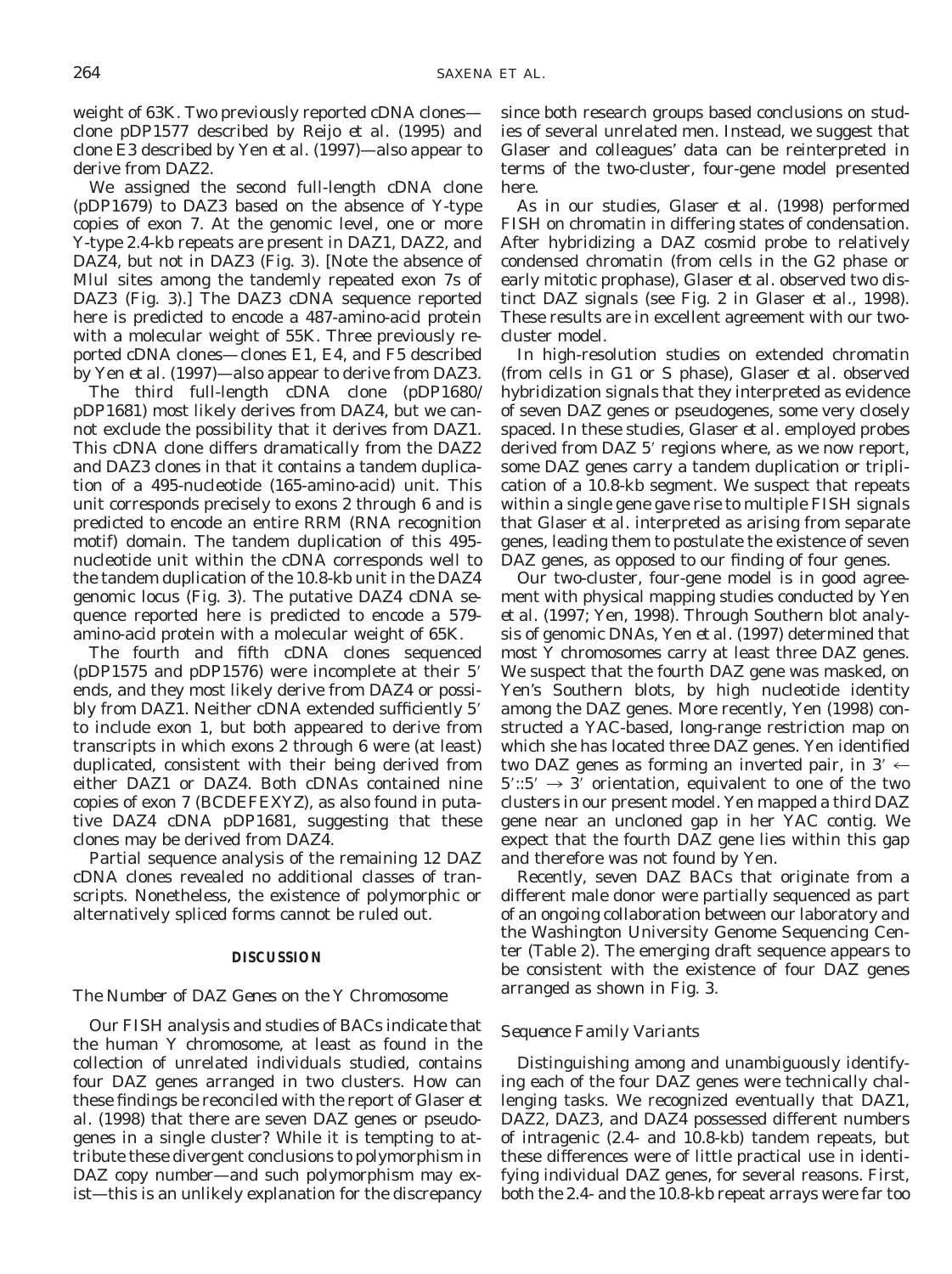| п.<br>u<br>ш<br>. . |
|---------------------|
|---------------------|

| DAZ BAC<br>clone | GenBank<br>Accession No. | $DAZ$ genes<br>present | sY579  | $sY581^a$ | sY586 | sY587 | sY776 |
|------------------|--------------------------|------------------------|--------|-----------|-------|-------|-------|
| CTA-148I14       | AF164343                 | DAZ1                   |        |           |       |       |       |
| RP11-290O3       | AC010089                 | $DAZ3/4^b$             | $^+$   |           |       |       |       |
| RP11-263A15      | AC007039                 | $DAZ2/I^b$             | $^{+}$ | <b>TC</b> |       |       |       |
| RP11-539D10      | AC006338                 | $DAZ4^b$               |        |           |       |       |       |
| RP11-226N11      | AC006990                 | DAZ2                   | $^+$   |           |       |       |       |
| RP11-26D12       | AC006982                 | DAZ3/4                 | $^+$   |           |       |       |       |
| RP11-70G12       | AC006983                 | $DAZ2^b$               |        |           |       |       |       |
| RP11-140H23      | AC053490                 | $DAZ1/2^b$             | $^{+}$ | TC        | TC    |       |       |
|                  |                          |                        |        |           |       |       |       |

*DAZ* **Genes Present in Sequenced BAC Clones in GenBank**

*<sup>a</sup>* sY581 does not distinguish between *DAZ3* and *DAZ4* in the man from whom the RP11 BAC library was constructed. Refer to Fig. 3 for map positions of variant nucleotides assayed by SFV-STSs sY581, sY586, and sY587.

*<sup>b</sup>* Partial *DAZ* gene.

large to allow PCR amplification across them (as one might do in the case of mini- or microsatellites). Second, the DNA sequences of the 10.8-kb repeats appear to be identical to one another, obstructing efforts to distinguish among and thereby count the 10.8-kb repeats. Third, many of the BAC clones studied contained portions of two different *DAZ* genes, further confounding gel-based analyses. Apart from these tandem intragenic amplifications, the DNA sequences of the four *DAZ* genes appear to be  $>99.9\%$  identical (Saxena *et al.,* 1996; and our unpublished results). Consequently, conventional STS content mapping and restriction fingerprinting of BACs were of little use in distinguishing among the four *DAZ* genes.

In the end, we identified individual *DAZ* genes primarily based on subtle sequence differences—especially basepair substitutions (Table 1)—that had been revealed by extensive genomic sequencing (Saxena *et al.,* 1996). Since these subtle differences are among members of a gene family on a single Y chromosome, they are not true polymorphisms (which pertain to alleles on homologous chromosomes). We suggest the term "sequence family variants," or "SFVs," to refer to subtle variation (for example, single nucleotide variation or dinucleotide repeat length variation) between closely related but nonallelic sequences. Based on our experience with the *DAZ* genes, we anticipate that SFVs will play a crucial role in the structural and functional analyses of other segments of the human genome that contain families of closely related sequences.

## *Functionality of the DAZ Genes*

Based on our genomic and cDNA sequence analysis, we conclude that at least three Y-chromosomal *DAZ* genes—*DAZ2, DAZ3,* and *DAZ4*—are transcribed and spliced to encode proteins with one or more RRM domains. As judged by genomic DNA sequence analysis, the remaining Y-chromosomal *DAZ* gene, *DAZ1,* is also intact, but we have not identified definitively a corresponding cDNA clone. It may prove difficult to identify *DAZ1* cDNA clones—and specifically to distinguish them from *DAZ4* cDNA clones—for several reasons. The *DAZ1* coding region is predicted to be the longest of the four genes (744 aa); it is difficult to capture the entire coding region in a single cDNA clone. This problem is compounded by the likelihood that the 5' portion of the *DAZ1* coding region consists of a perfect tandem triplication of a 495-nucleotide, RRM-encoding unit that is duplicated in *DAZ4.* Finally, the array of exon 7 repeats that is predicted to occur in *DAZ1* transcripts is very similar to that observed in *DAZ4.* Thus, our failure to identify a *DAZ1* cDNA clone should not be taken as evidence that *DAZ1* is a pseudogene. In summary, at least three and perhaps all four Y-chromosomal *DAZ* genes are translated. Future studies should explore the degree of functional redundancy among the *DAZ* genes and proteins and specifically whether DAZ proteins with multiple RRMs (as predicted for DAZ1 and DAZ4) differ functionally from DAZ proteins with one RRM (as predicted for DAZ2 and DAZ3).

## *Reconstructing the Evolution of the Human DAZ Genes*

In Fig. 7, we offer a model of *DAZ* gene evolution that combines our present findings with previous observations. We suggested previously that the Y-chromosomal *DAZ* genes arose during primate evolution by (i) transposing an autosomal gene (*DAZL*) to the Y chromosome, (ii) amplifying and pruning exons within the transposed gene, and (iii) amplifying the modified gene (Saxena *et al.,* 1996). The autosome-to-Y transposition apparently occurred in an ancestral Old World primate about 30 to 40 million years ago, after separation from the New World primate lineage (Seboun *et al.,* 1997). Our present findings confirm and refine this model.

We now appreciate that, following transposition of the autosomal gene to the Y chromosome, two different intragenic segments were tandemly amplified (Table 3 and Fig. 7). The first of these tandem amplifications involved a 2.4-kb unit encompassing exons 7 and 8 (Saxena *et al.,* 1996). A subsequent tandem amplification involved a 10.8-kb unit that includes, in addition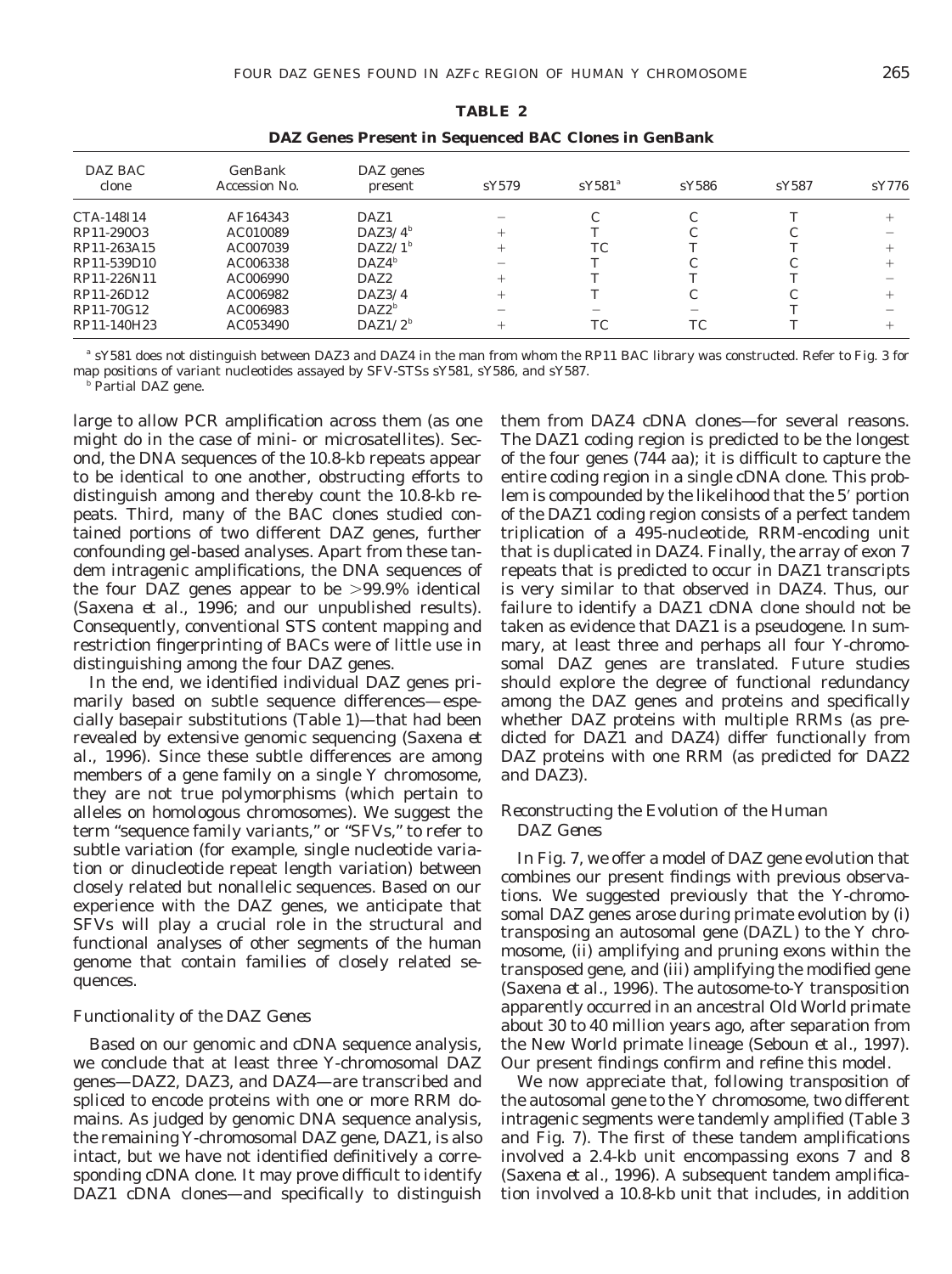

**FIG. 7.** An evolutionary model to account for four *DAZ* genes in two clusters on the human Y chromosome. Following transposition to the Y chromosome, the ancestral *DAZ* gene underwent amplification of the 2.4- and 10.8-kb units and pruning of many exons (see text). The precise order of events is speculative; other orders cannot be excluded. Exons 1,10, and 11 of each gene are shown. The 2.4-kb repeat unit is represented by the small arrowhead; the 10.8-kb repeat unit is represented by the larger open arrow. The THE element between inverted *DAZ* genes is shown as small black box. The relative orientation of the *DAZ1/DAZ2* and *DAZ3/DAZ4* clusters is not known.

to exons 2 through 6, one complete and one partial copy of the 2.4-kb unit (Fig. 5C).

The present data also underscore the role of exon pruning during the evolution of the human *DAZ* genes. As recognized previously, most of the 2.4-kb repeats in human *DAZ* genes contain a "pseudoexon," a degenerate, vestigial exon that appears to be excised (as a component of an intron) during processing of *DAZ* transcripts (Saxena *et al.,* 1996). We now conclude, as diagrammed in Fig. 5C, that each of the 10.8-kb repeats in human *DAZ1* and *DAZ4* contains three pseudoexons. Thus, not only the 2.4-kb repeat arrays but also the 10.8-kb repeat arrays appear to be riddled with pseudoexons, at least in humans. In all, the four *DAZ* genes on the human Y chromosome studied here

| TABLE |  |  |
|-------|--|--|
|-------|--|--|

#### **Description of Repeats in** *DAZ* **Genes**

|                                     |                              | 3' repeat                   |                     |  |
|-------------------------------------|------------------------------|-----------------------------|---------------------|--|
|                                     | $5'$ repeat                  | All but<br>penultimate copy | Penultimate<br>copy |  |
| Size of genomic 10.8 kb<br>unit     |                              | $2.4 \text{ kb}$            | $2.4 \text{ kb}$    |  |
| Exons included $2, 3, 4, 5, 6$ ,    | $\psi$ 7, $\psi$ 8, $\psi$ 7 | 7, $\psi$ 8                 | 7.8                 |  |
| Size of cDNA<br>unit                | $495$ bp                     | 72bp                        | $107$ bp            |  |
| Number of<br>amino acids<br>encoded | 165 (including<br>RRM)       | 24                          | $35+$ frameshift    |  |

appear to possess a total of 96 exons and 66 pseudoexons. By contrast, their autosomal progenitor, *DAZL,* is a conventionally structured gene with only 11 exons. Remarkably, the reading frames of the Y-chromosomal *DAZ* genes emerged intact from the bouts of intragenic amplification and exon pruning that evidently occurred during evolution. The preserved reading frames suggest that selective pressure on the DAZ proteins was maintained during the evolution of the human *DAZ* genes.

Additional evolutionary insights emerge from comparing the recently described cDNA sequence of Ychromosomal *DAZ* in *Macaca fascicularis,* a cynomolgus (Old World) monkey (Gromoll *et al.,* 1999), with our present findings in humans. Like some human *DAZ* cDNA clones, the cynomolgus *DAZ* cDNA features a tandem duplication of an RRM-encoding segment. However, while the duplicated segment in the human cDNAs corresponds to exons 2-3-4-5-6, the duplicated segment in the cynomolgus cDNA corresponds to exons 2-3-4-5-6-7-8-7 (Gromoll *et al.,* 1999). How do we account for this interspecies difference? At the genomic (as opposed to cDNA) level, the 10.8-kb repeat in human *DAZ1* and *DAZ4* contains the following sequence of exons:  $2-3-4-5-6-\sqrt{7}-\sqrt{8}-\sqrt{7}$  (where  $\psi$  denotes a pseudoexon; see Fig. 5C). Taken together, these findings suggest that tandem amplification of the 10.8-kb unit began prior to divergence of the human and cynomolgus lineages—a split estimated to have occurred about 20 million years ago. Further, these results suggest that pruning or degeneration of the last three